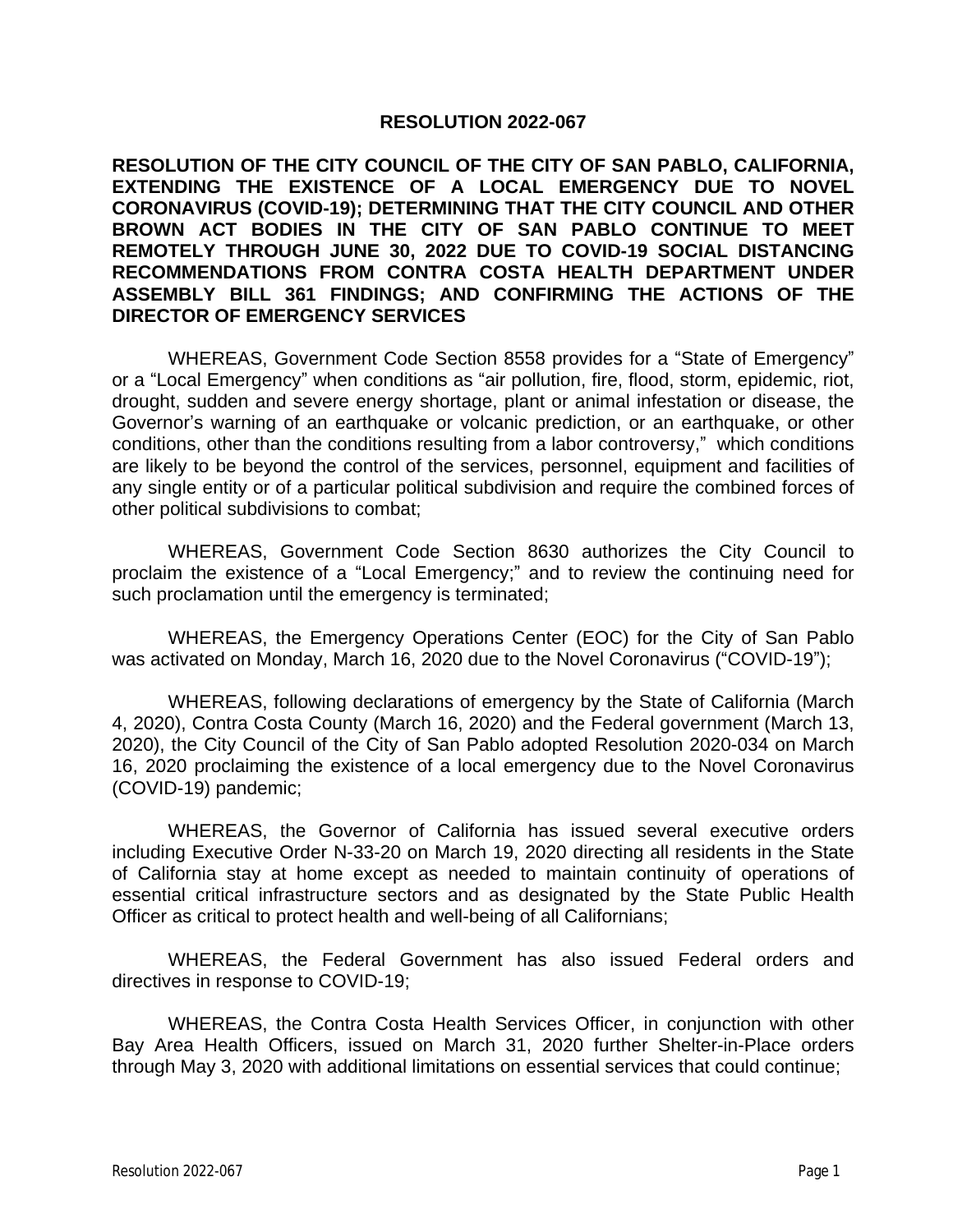WHEREAS, on April 29, 2020, pursuant to Contra Costa Health Department Order No. HO-COVID19-09, the shelter-in-place order was continued until May 31, 2020;

WHEREAS, these governmental actions were taken to "flatten the curve" of the infection rate to avoid overwhelming limited medical resources, especially given the particular challenge with of a high infection rate for asymptomatic individuals; thus, creating "superspreader" events when people are in close proximity;

WHEREAS, on May 18, 2020, pursuant to Contra Costa Health Department Order No. HO-COVID19-14, the shelter-in-place order was continued although allowing some businesses to reopen under certain conditions;

WHEREAS, the Bay Area shelter-in-place order was then extended through May 31, 2020 with the current Contra Costa County Health Department Order dated June 5, 2020 extending the shelter-in-place orders, but with increasing allowance for certain businesses and other activities to occur following certain conditions, recognizing the goals of the Governor's announcement on May 4, 2020 of a "Roadmap for Recovery";

WHEREAS, on July 5, 2020, Contra Costa Health Services Officer issued Order HO-COVID19-22 generally requiring members of the public and workers to wear face coverings when less than 6 feet away from any person who is not a member of the individual's household and when inside or on the grounds of any business;

WHEREAS, on July 11, 2020, the Contra Costa Health Services Officer issued HO-COVID19-24 increasing restrictions on high risk activities and businesses due to increasing community transmissions of COVID-19, hospitalizations, illness and positivity rate;

WHEREAS, on July 13, 2020, the California Department of Public Health provided guidance on closure of various sectors because COVID-19 transmission rates continue to rise throughout the State;

WHEREAS, on August 5, 2020, the Contra Costa Health Services issued an updated Mass Isolation Order and on August 26, 2020 issued a revised social distancing order to allow certain business sectors to begin outdoor operations in light of steadying hospitalization and COVID-19 positivity rates in Contra Costa County; and

WHEREAS, on August 28, 2020, the State issued a new Public Health Order dated August 28, 2020 effective August 31, 2020, which created a new tier system of Counties with guidance for business re-openings known as "California's Plan for Reducing COVID-19 and Adjusting Permitted Sector Activities to Keep Californians Healthy and Safe;"

WHEREAS, on September 4, 2020, the County Public Health Department recognized some stabilization in the rate of COVID-19 cases and hospitalization and issued Health Order HO-COVID19-27 to reiterate social distancing, limitations on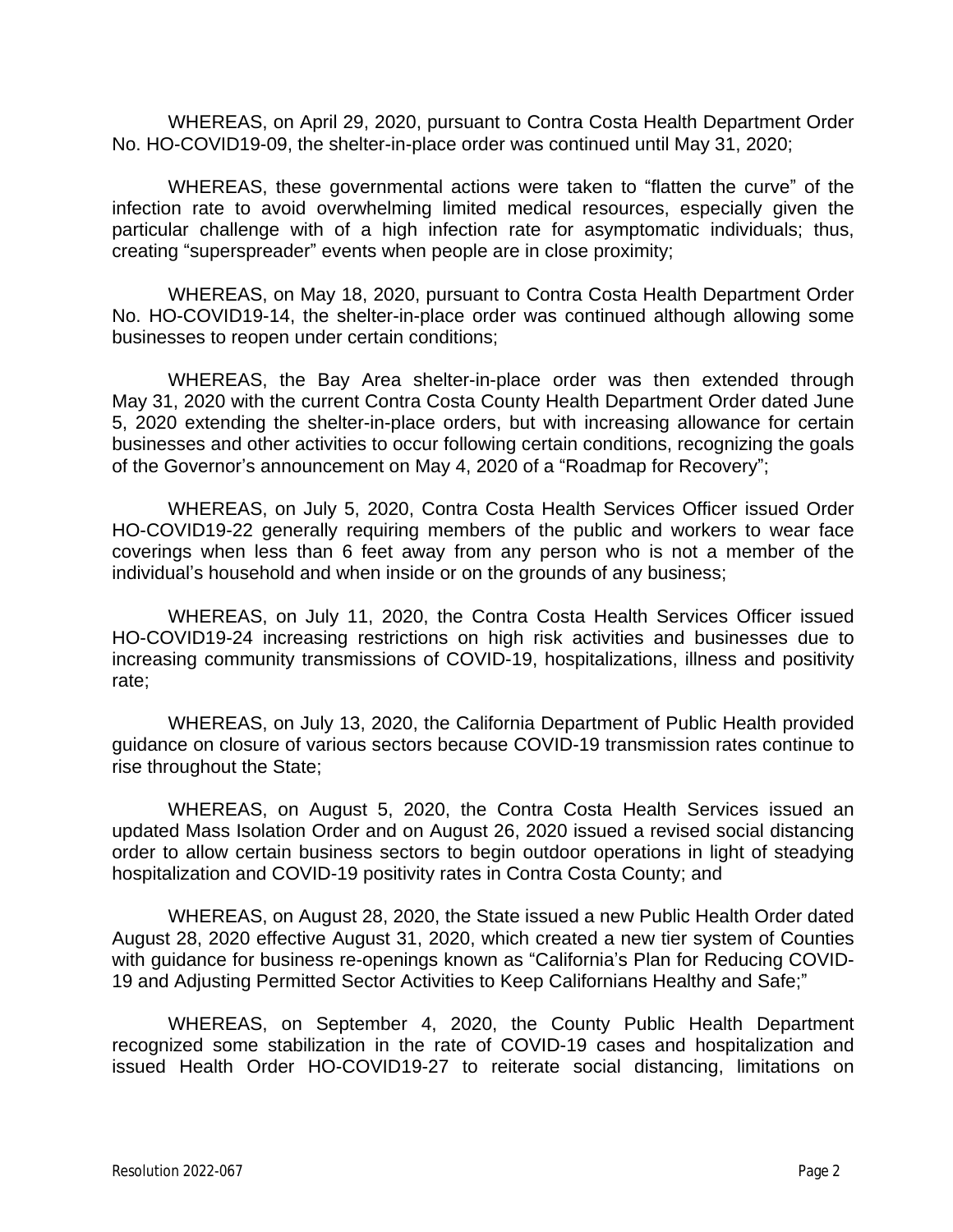gatherings and mask requirements, but also to ease restrictions on some gatherings of children, to allow mining and logging operations and to clarify vehicle gatherings;

WHEREAS, on September 14, 2020, the County Public Health Department issued Health Order HO-COVID19-28 to align with state guidelines for personal care services, cardrooms, racetracks and professional sports without live audiences;

WHEREAS, on September 16, 2020, the County Public Health Department issued Health Order HO-COVID19-29 to align with CDC guidelines on quarantining if exposed to someone with COVID-19, including exceptions for health care workers, first responders, and critical infrastructure workers to continue working if certain conditions are met, with such guidance superseded on October 8, 2020, when the County Public Health Department issued Health Order HO-COVID19-32 to update its Mass Quarantine Order to comply with the State of California Public Health Officer's guidance on who is considered a close contact or not;

WHEREAS, on September 29, 2020, the Contra Costa Health Department announced that Contra Costa County had moved into the less restrictive red tier ("substantial" spread of COVID-19) of the State's four-tiered, [color-coded](https://covid19.ca.gov/safer-economy/) reopening system;

WHEREAS, on October 6, 2020, the State's Blueprint for a Safer [Economy](https://www.cdph.ca.gov/Programs/CID/DCDC/Pages/COVID-19/COVID19CountyMonitoringOverview.aspx) included a "health equity metric" that will also be used to determine a county's tier to ensure California reopens its economy safely by reducing disease transmission in all communities, particularly given higher COVID rates among communities of color;

WHEREAS, as of October 27, 2020, Contra Costa County moved into the orange tier with moderate infections at 4.1 cases per day per 100,000 and 1.9% positive tests; however, the positivity rate in those in the lowest health equity quartile is 3.9%;

WHEREAS, on November 16, 2020, in light of increasing COVID infection and hospitalization rates throughout the United States, including California, twenty-eight counties were moved back into the purple/widespread infection tier 1, including Contra Costa County;

WHEREAS, on December 3, 2020, the California Department of Public Health issued a Regional Stay at Home Order based on the increasing rate of COVID-19 cases, hospitalizations and positivity rates across California;

WHEREAS, the Bay Area Region, including Contra Costa County, implemented the State's Stay at Home Order from December 6, 2020 until January 25, 2021, with the County reverting to the purple-tier of widespread infection;

WHEREAS, on March 15, 2020, the County moved into the red-tier allowing more openings of businesses and schools;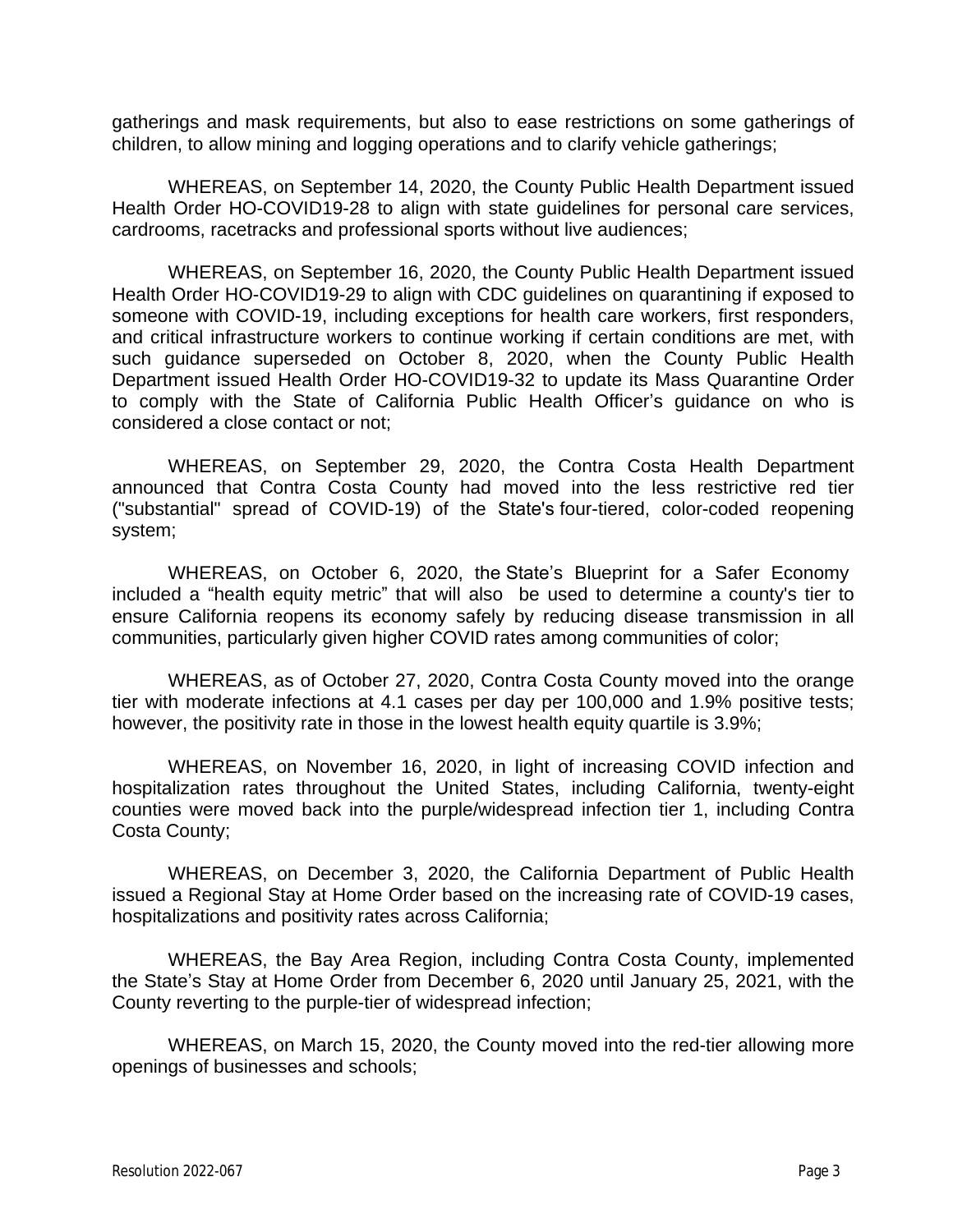WHEREAS, on April 7, 2021, the County moved into the orange tier (moderate risk of infection) given decreasing cases and hospitalizations and increasing vaccination rates, allowing additional business and community sectors to open and subsequently aligned with the State's guidelines on the wearing of masks;

WHEREAS, Contra Costa County notified the City on May 5, 2021 that the testing facility at Davis Park would now be run by a State contractor, Logistics Health Incorporated/Optum, and that the County would cover Logistics Health under its insurance and the parties extended the MOU for this use to September 30, 2021 pursuant to a Second Amendment to the Agreement with the County;

WHEREAS, on May 5, 2021, Contra Costa County aligned with the State on relaxing mask requirements, but continued to support some masking requirements through June 15, 2021;

WHEREAS, on June 11, 2021, the State Public Health Officer issued a new Order indicating that on June 15, 2021, the State will move "Beyond the Blueprint for a Safer Economy" and eliminate the color-coded tier system for counties, along with further mask guidance with CalOSHA developing new workplace COVID-19 regulations;

WHEREAS, on July 16, 2021, due to increasing case and hospitalization rates, the Contra Costa Health Officer along with other Bay Area Health Officers recommends that everyone consider wearing face coverings whenever they enter indoor public spaces, regardless of their vaccination status;

WHEREAS, on September 9, 2021, the federal government announced that all employers with more than 100 employees would be required to ensure that their workplace is fully vaccinated or that unvaccinated employees provide proof of a negative test weekly;

WHEREAS, Assembly Bill 361 was passed to allow teleconferencing during a proclaimed state of emergency in certain circumstances, including if State or local officials have imposed or recommended measures to promote social distancing (e.g. during a pandemic);

WHEREAS, on September 20, 2021, Contra Costa Heath Services Department provided recommendations for safely holding public meetings given the COVID-19 pandemic signed by Health Officer Chris Farnitano, MD with the Department's primary recommendation is: "On-line meetings (teleconferenced meetings) are strongly recommended as those meetings present the lowest risk of transmission of SARS-CoV-2, the virus that causes COVID-19";

WHEREAS, under County Health Order HO-COVID19-60 dated December 27, 2021, Emergency First Responders are now required to have a COVID-19 booster to be deemed "fully vaccinated" or undergo weekly testing;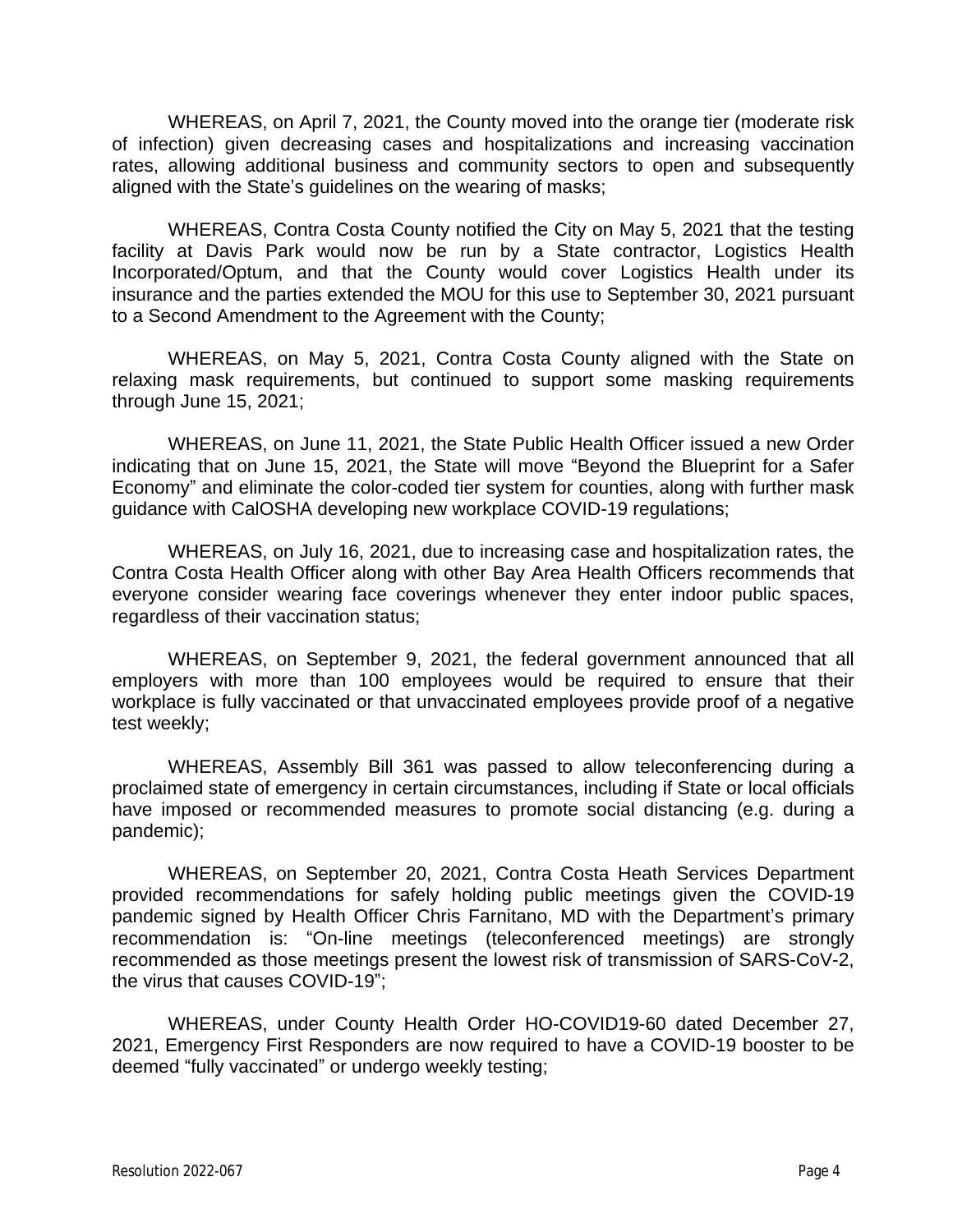WHEREAS, due to increasing infection rates (County transmission level is back to red-high) and increasing hospitalization rates, masks are required in all indoor public settings regardless of vaccination status as of December 28, 2021;

WHEREAS, as the State and County have announced the lifting of the mask mandate for many indoor venues as of February 16, 2022; although, businesses and operators may still require masks and masks are encouraged to decrease the risk of transmission;

WHEREAS, on March 1, 2022, Contra Costa Heath Services Department updated its recommendations for safely holding public meetings given the COVID-19 pandemic with the Department's primary recommendation continuing to be that: "On-line meetings (i.e. teleconferenced meetings) are strongly recommended as these meetings present the lowest risk of transmission of SARS-CoV-2, the virus that causes COVID-19";

WHEREAS turning to City actions, on April 6, 2020, pursuant to Resolution 2020- 042, the City Council extended the declaration of a local emergency and confirmed the actions taken by the Director of Emergency Services including but not limited to:

- 1. Emergency Services Order No. 1 issued March 23, 2020, which addressed operational issues during the emergency including a Modified City Operations Plan dated March 19, 2020; and
- 2. Revised Modified City Operations Plan dated April 1, 2020, declaring certain City projects as "Essential Governmental Functions/Public Works Projects" and further limiting activities;

WHEREAS, on April 20, 2020, pursuant to Resolution 2020-051, the City Council extended the declaration of a local emergency and confirmed the actions taken by the Director of Emergency Services including but not limited to:

- 1. Revised Modified City Operations Plan dated April 8, 2020 further limiting access to City Administrative Offices and essential services occurring at City facilities; and continuing to cancel all City-sponsored community events and gatherings per the Governor's State-wide Executive Orders No. N-25-20 (03/12/20) and No. N-33-20 (03/19/20) and Contra Costa County Health Department Order No. #HO-COVID-19-03 (03/31/2020);
- 2. City of San Pablo Administrative Policy Coronavirus (COVID-19): Families First Coronavirus Response Act (FFCRA) and Emergency Family and Medical Leave Expansion Act (EFMLE) dated April 1, 2020;
- 3. City of San Pablo Administrative Policy Limited Duration Telework Policy dated April 1, 2020;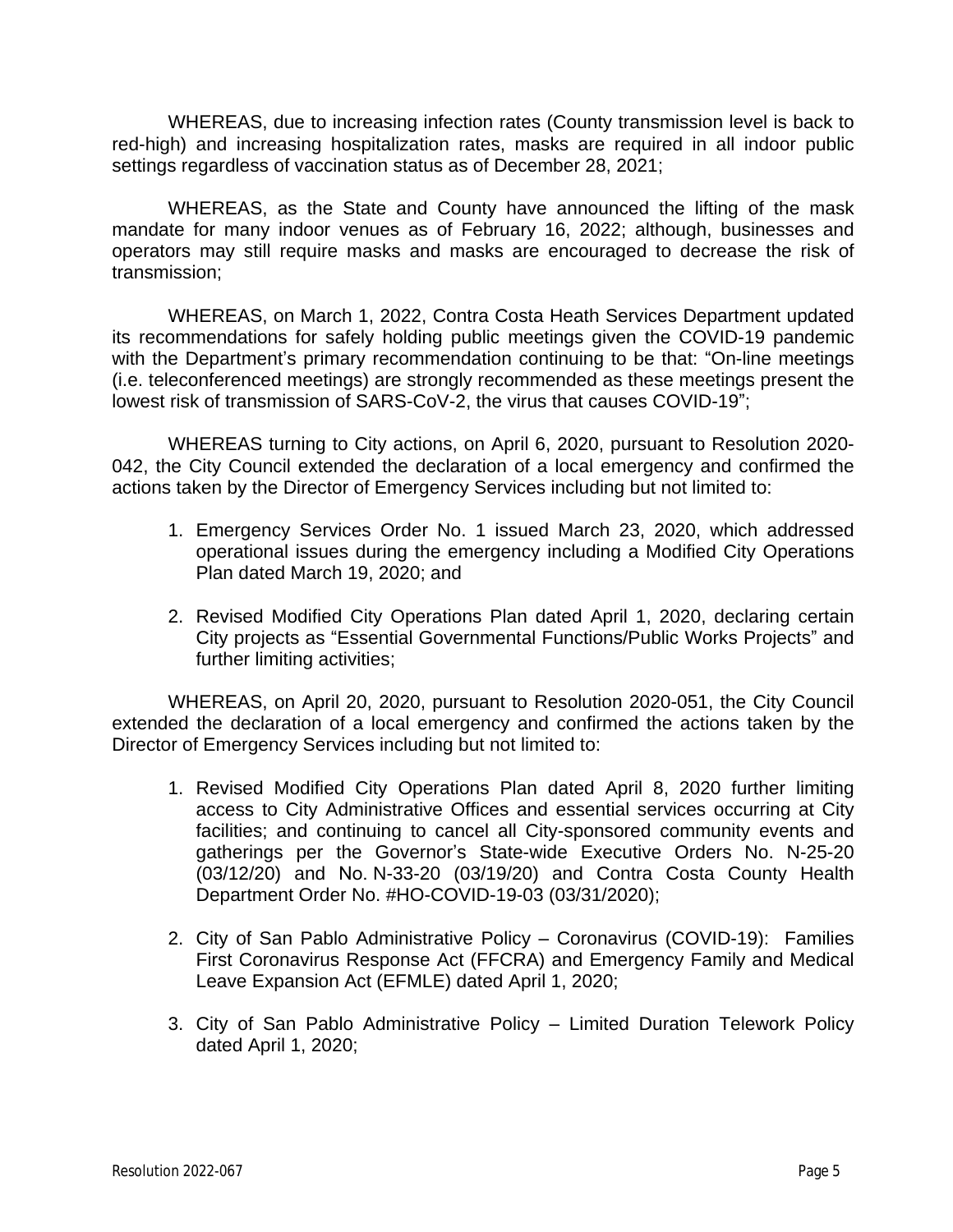WHEREAS, on May 4, 2020, pursuant to Resolution 2020-055, the City Council extended the declaration of a local emergency and confirmed the actions taken by the Director of Emergency Services including but not limited to:

- 1. Revised Modified City Operations Plan dated April 20, 2020 regarding face coverings in response to Contra Costa County Health Department Order No. #HO-COVID-19-08 (04/17/2020);
- 2. Revised Modified City Operations Plan dated April 30, 2020 in response to Contra Costa County Health Department Order No. #HO-COVID-19-09 (04/29/2020) extending the shelter-in-place order to May 31, 2020 but allowing some businesses and activities to resume; and
- 3. City Essential Business/Project Updates dated May 4, 2020;

WHEREAS, on May 18, 2020, pursuant to Resolution 2020-060, the City Council extended the declaration of a local emergency and confirmed the actions taken by the Director of Emergency Services including but not limited to:

1. Memorandum dated May 7, 2020 to implement COVID-19 Informational Hotline for San Pablo residents;

WHEREAS, on June 1, 2020, pursuant to Resolution 2020-068, the City Council extended the declaration of a local emergency and confirmed the actions taken by the Director of Emergency Services including but not limited to:

1. Letter dated May 22, 2020 to the Contra Costa County Health Services Department re: Casino San Pablo Notification to Re-Open and discussion with Contra Costa County Health Officials;

WHEREAS, on June 15, 2020, pursuant to Resolution 2020-077, the City Council extended the declaration of a local emergency and confirmed the actions taken by the Director of Emergency Services including but not limited to:

- 1. Memos from the City Manager and Assistant City Manager: "Expectations of Employees Returning to Work" dated June 3, 2020; "Protocols for Social Distancing -- COVID-19 Response Plan" dated June 3, 2020; "COVID-19 Health Screenings" dated June 3, 2020; and
- 2. Revised Modified City Operations Plan dated June 4, 2020

WHEREAS, on July 6, 2020, pursuant to Resolution 2020-086, the City Council extended the declaration of a local emergency and confirmed the actions taken by the Director of Emergency Services; and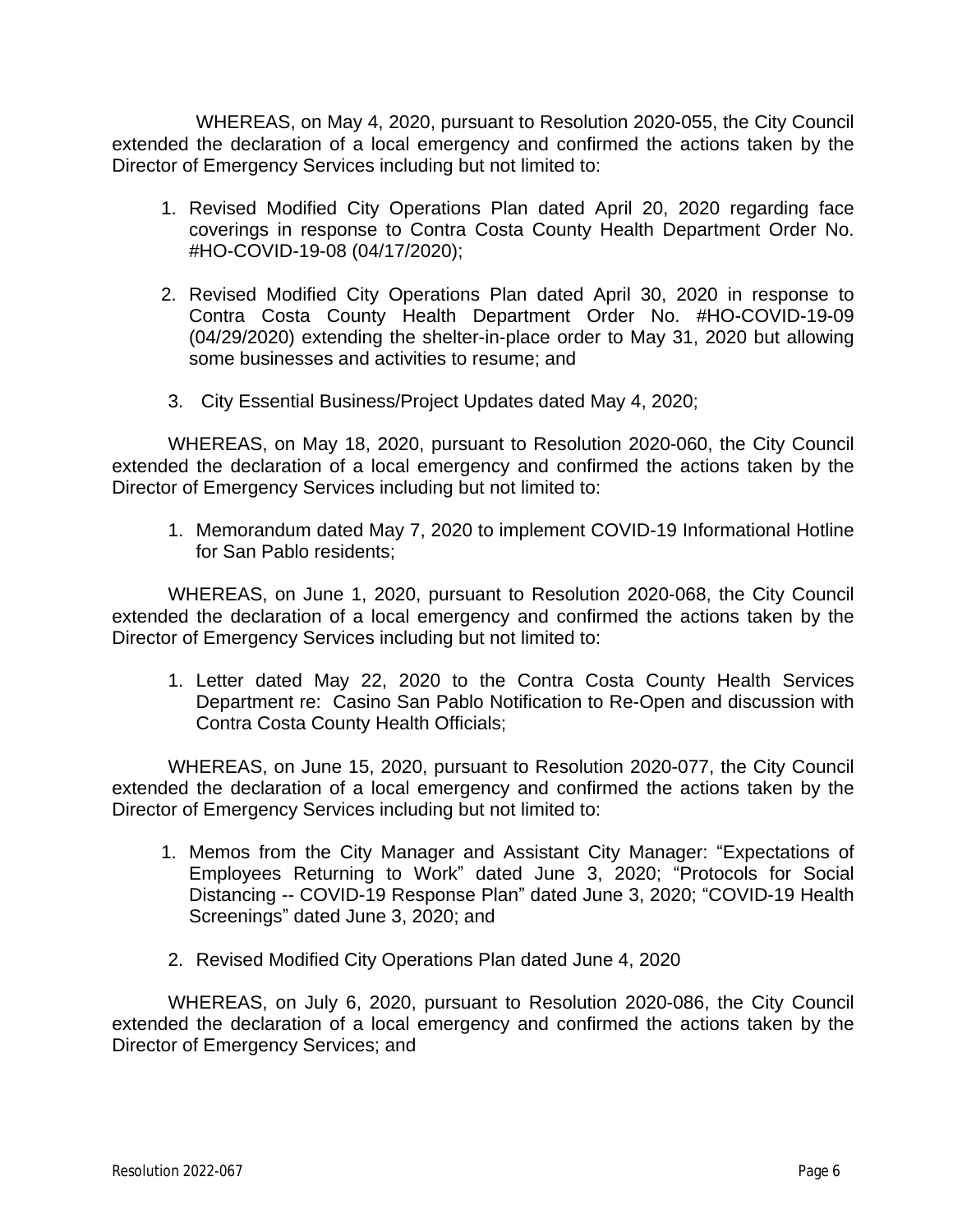WHEREAS, on July 20, 2020, pursuant to Resolution 2020-094, the City Council extended the declaration of a local emergency and confirmed the actions taken by the Director of Emergency Services including but not limited to:

1. COVID-19 Health Screening and Protocols for candidates and those involved with ballot measures who need to come to City Hall.

WHEREAS, the City has also established a City hotline for assistance with COVID-19 resources and questions; and

WHEREAS, on August 3, 2020, pursuant to Resolution 2020-105, the City Council extended the declaration of a local emergency and confirmed the actions taken by the Director of Emergency Services including but not limited to:

1. City Council Meeting Protocols at City Hall during COVID-19 Emergency;

WHEREAS, On September 8, 2020, pursuant to Resolution 2020-115, the City Council extended the declaration of a local emergency and confirmed the actions taken by the Director of Emergency Services including but not limited to:

1. "COVID-19 Hot Zone and Employee Reporting in the Workplace" dated August 6, 2020

WHEREAS, on September 8, 2020 per Resolution 2020-112, the City Council confirmed an agreement with Contra Costa County to provide financial support for the COVID-19 Youth/Young Adult Ambassadors to be trained about COVID-19 and then to prepare and post messages about COVID-19 on social media;

WHEREAS, on September 8, 2020 per Resolution 2020-116, the City Council amended the City Council Priority Workplan to explore the feasibility of a financial assistance grant or loan program for local San Pablo businesses affected by the COVID-19 pandemic in collaboration with the San Pablo EDC (San Pablo Economic Development Corporation);

WHEREAS, on September 21 2020, pursuant to Resolution 2020-123, the City Council extended the declaration of a local emergency and confirmed the actions taken by the Director of Emergency Services; and

WHEREAS, on September 21, 2020, the City Council also adopted Ordinance 2020-010 repealing Ordinance 2020-006, which suspended automatic approval deadlines during the COVID-19 emergency. The City Council also approved Resolution 2020-124 extending the Housing Assistance Grant Program and Resolution 2020-125 creating an Ad Hoc City Council Committee to address COVID-19 issues;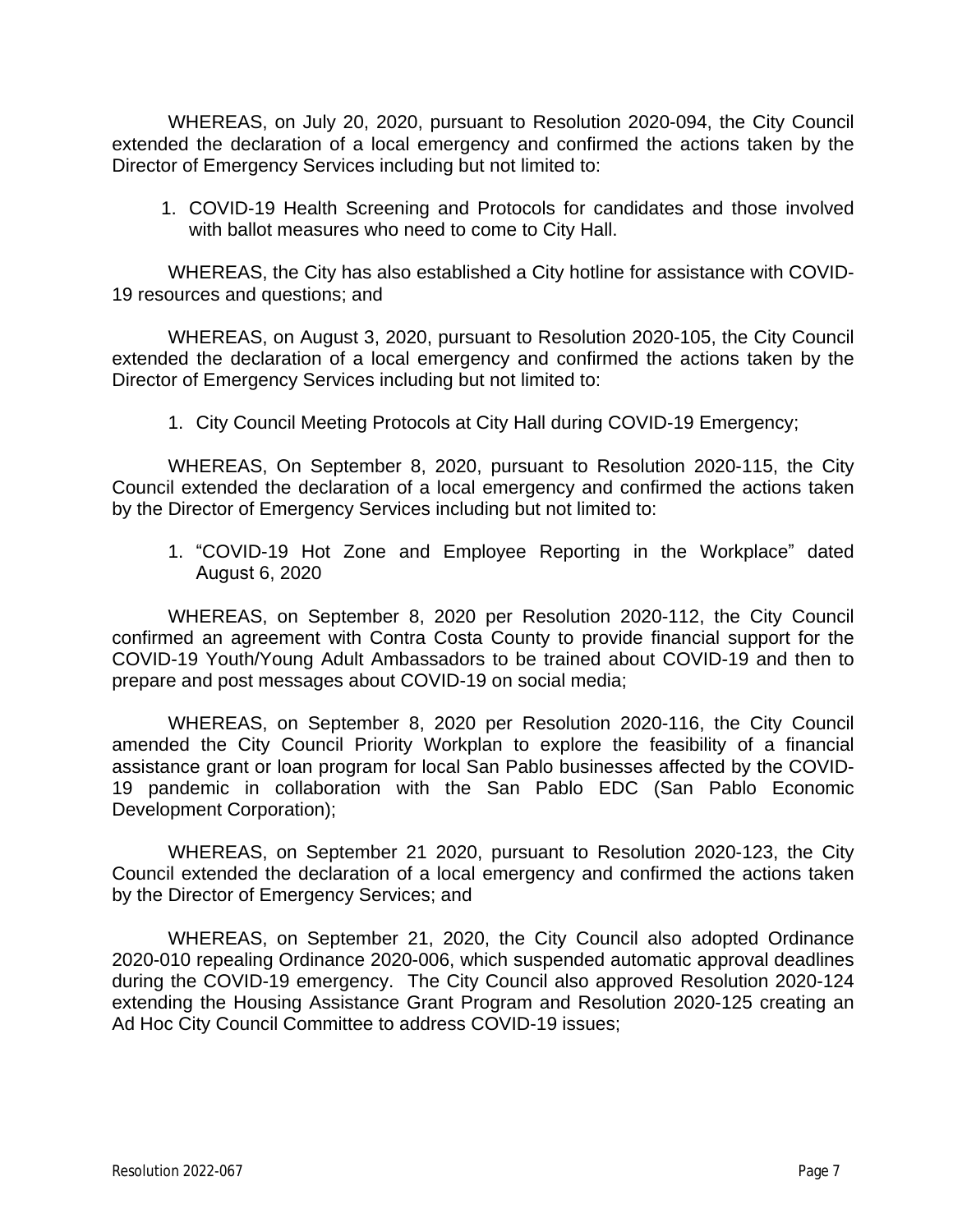WHEREAS, on October 5, 2020, pursuant to Resolution 2020-127, the City Council extended the declaration of a local emergency and confirmed the actions taken by the Director of Emergency Services; and

WHEREAS, on October 21, 2020, pursuant to Resolution 2020-131, the City Council extended the declaration of a local emergency and confirmed the actions taken by the Director of Emergency Services; and

WHEREAS, on November 2, 2020, pursuant to Resolution 2020-136, the City Council extended the declaration of a local emergency and confirmed the actions taken by the Director of Emergency Service since the last meeting, including but not limited to:

1. Coronavirus COVID-19 Update and Revised City Modified Operations Plan (Version #9 dated October 28, 2020)

WHEREAS, on November 2, 2020, pursuant to Resolution 2020-135, the City Council also authorized a one-time event sponsorship of \$3,000 for the Free COVID-19 Testing Event available to the public scheduled for Saturday, November 7, 2020; and

WHEREAS, on November 16, 2020, pursuant to Resolution 2020-139, the City Council extended the declaration of a local emergency and confirmed the actions taken by the Director of Emergency Service since the last meeting; and

WHEREAS, on November 16, 2020, pursuant to Resolution 2020-143, the City Council also approved a memorandum of agreement with Contra Costa Health Services to create of COVID-19 testing site at the Davis Park Multi-purpose room; and

WHEREAS, on December 7, 2020, pursuant to Resolution 2020-154, the City Council extended the declaration of a local emergency and confirmed the actions taken by the Director of Emergency Services since the last meeting; and

WHEREAS, on December 21, 2020, pursuant to Resolution 2020-159, the City Council extended the declaration of a local emergency and confirmed the actions taken by the Director of Emergency Services since the last meeting; and

WHEREAS, on January 19, 2021, pursuant to Resolution 2021-02, the City Council extended the declaration of a local emergency and confirmed the actions taken by the Director of Emergency Services since the last meeting;

WHEREAS, on February 2, 2021, pursuant to Resolution 2021-10, the City Council extended the declaration of a local emergency and confirmed the actions taken by the Director of Emergency Services since the last meeting;

WHEREAS, on February 16, 2021, pursuant to Resolution 2021-14, the City Council extended the declaration of a local emergency and confirmed the actions taken by the Director of Emergency Services since the last meeting including but not limited to: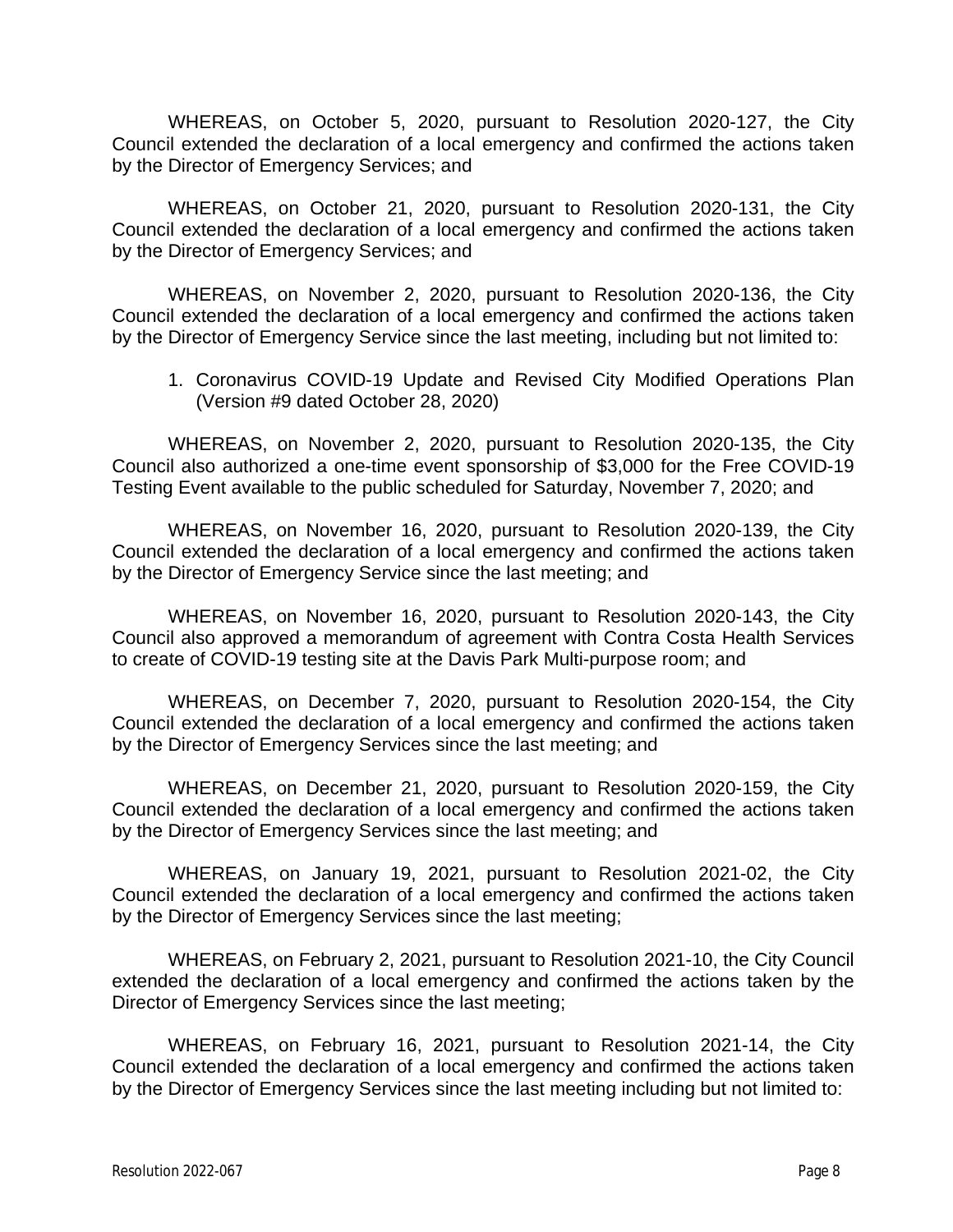1. City's Revised Modified Operations Plan dated February 4, 2021 to implement stricter mask wearing requirement at City facilities;

WHEREAS, on March 1, 2021, pursuant to Resolution 2021-19, the City Council extended the declaration of a local emergency and confirmed the actions taken by the Director of Emergency Services since the last meeting;

WHEREAS, on March 1, 2021, pursuant to Resolution 2021-20, the City Council also authorized a letter agreement with Contra Costa County to continue providing financial support of up to \$4,200 for San Pablo youths to continue participating in the COVID-19 Youth and Young Adult Ambassadors program;

WHEREAS, on March 15, 2021, pursuant to Resolution 2021-024, the City Council extended the declaration of a local emergency and confirmed the actions taken by the Director of Emergency Services since the last meeting, including but not limited to including but not limited to the promulgation of the Temporary Administrative Policy regarding COVID-19 Families First Coronavirus Response Act (FFCRA) – Temporary City Extended Leave;

WHEREAS, on March 15, 2021, pursuant to Resolution 2021-028, the City Council decided to cancel certain City-sponsored large-scale events for calendar year 2021 due to the COVID-19 pandemic;

WHEREAS, on April 5, 2021, pursuant to Resolution 2021-033, the City Council extended the declaration of a local emergency and confirmed the actions taken by the Director of Emergency Services since the last meeting;

WHEREAS, on April 5, 2021, pursuant to Resolution 2021-038, the City Council entered into an amended Memorandum of Agreement with the County to provide a framework for the County Public Health Department and City Manager to mutually agree to the use of additional City facilities for COVID-19 testing or vaccination sites;

WHEREAS, on April 5, 2021, pursuant to Resolution 2021-033, the City Council extended the declaration of a local emergency and confirmed the actions taken by the Director of Emergency Services since the last meeting;

WHEREAS, on April 19, 2021, pursuant to Resolution 2021-047, the City Council extended the declaration of a local emergency and confirmed the actions taken by the Director of Emergency Services since the last meeting;

WHEREAS, on May 3, 2021, pursuant to Resolution 2021-053, the City Council extended the declaration of a local emergency and confirmed the actions taken by the Director of Emergency Services since the last meeting;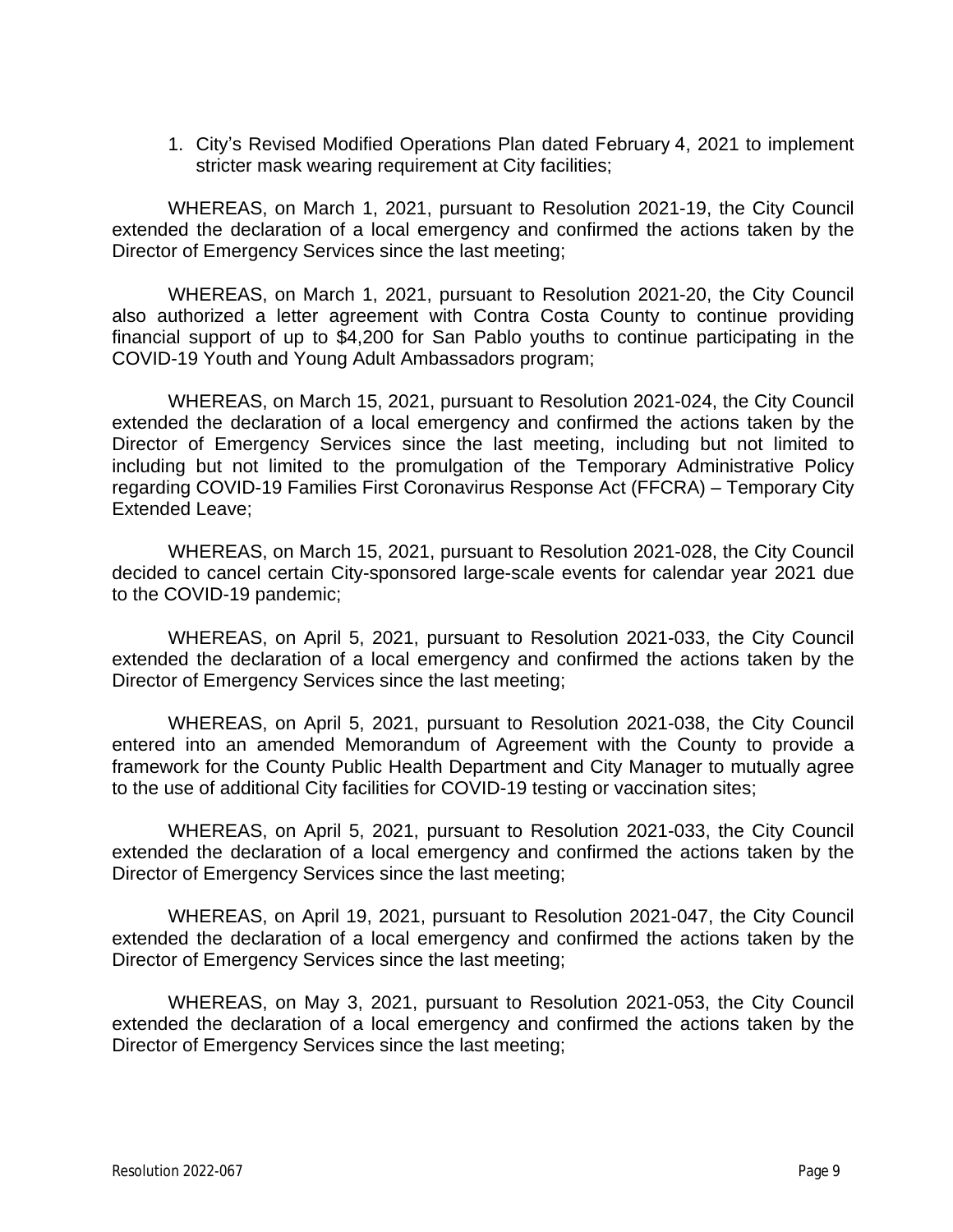WHEREAS on May 17, 2021, pursuant to Resolution 2021-057, the City Council extended the declaration of a local emergency and confirmed the actions taken by the Director of Emergency Services since the last meeting including but not limited to:

- 1. the COVID-19 Prevention Program required by CalOSHA; and
- 2. Logistic Health Incorporated as agent of the County running the Davis Park COVID-19 testing facility;

WHEREAS, on June 7, 2021, pursuant to Resolution 2021-066, the City Council extended the declaration of a local emergency and confirmed the actions taken by the Director of Emergency Services since the last meeting including but not limited to:

- 1. City Proposed Re-Opening Plan for Local Government Services v.11 issued May 13, 2021 by the City Manager/Director of Emergency Services; and
- 2. Revised COVID-19 Supplemental Sick Leave Policy dated May 17, 2021 as authorized by the federal American Rescue Plan Act and the State Senate Bill 95; and

WHEREAS, on June 21, 2021, pursuant to Resolution 2021-075, the City Council extended the declaration of a local emergency and confirmed the actions taken by the Director of Emergency Services since the last meeting;

WHEREAS, on July 6, 2021, pursuant to Resolution 2021-093, the City Council approved the implementation of the "Welcome Back Reopening Plan" dated July 1, 2021, which opened City parks and fields as of July 1, 2021 and amended the Preliminary Reopening phases to have Phase II of City employees working full-time in City facilities starting August 16, 2021;

WHEREAS, on July 19, 2021, pursuant to Resolution 2021-095, the City Council extended the declaration of a local emergency and confirmed the actions taken by the Director of Emergency Services since the last meeting including but not limited to:

- 1. Worksite-Specific COVID-19 Plan dated July 1, 2021
- 2. Second Amendment to the MOU with the County to extend COVID-19 testing at Davis Park to September 30, 2021;

WHEREAS, on August 2, 2021, pursuant to Resolution 2021-101, the City Council extended the declaration of a local emergency and confirmed the actions taken by the Director of Emergency Services since the last meeting;

WHEREAS, on September 7, 2021, pursuant to Resolution 2021-107, the City Council extended the declaration of a local emergency and confirmed the actions taken by the Director of Emergency Services since the last City Council meeting including but not limited to: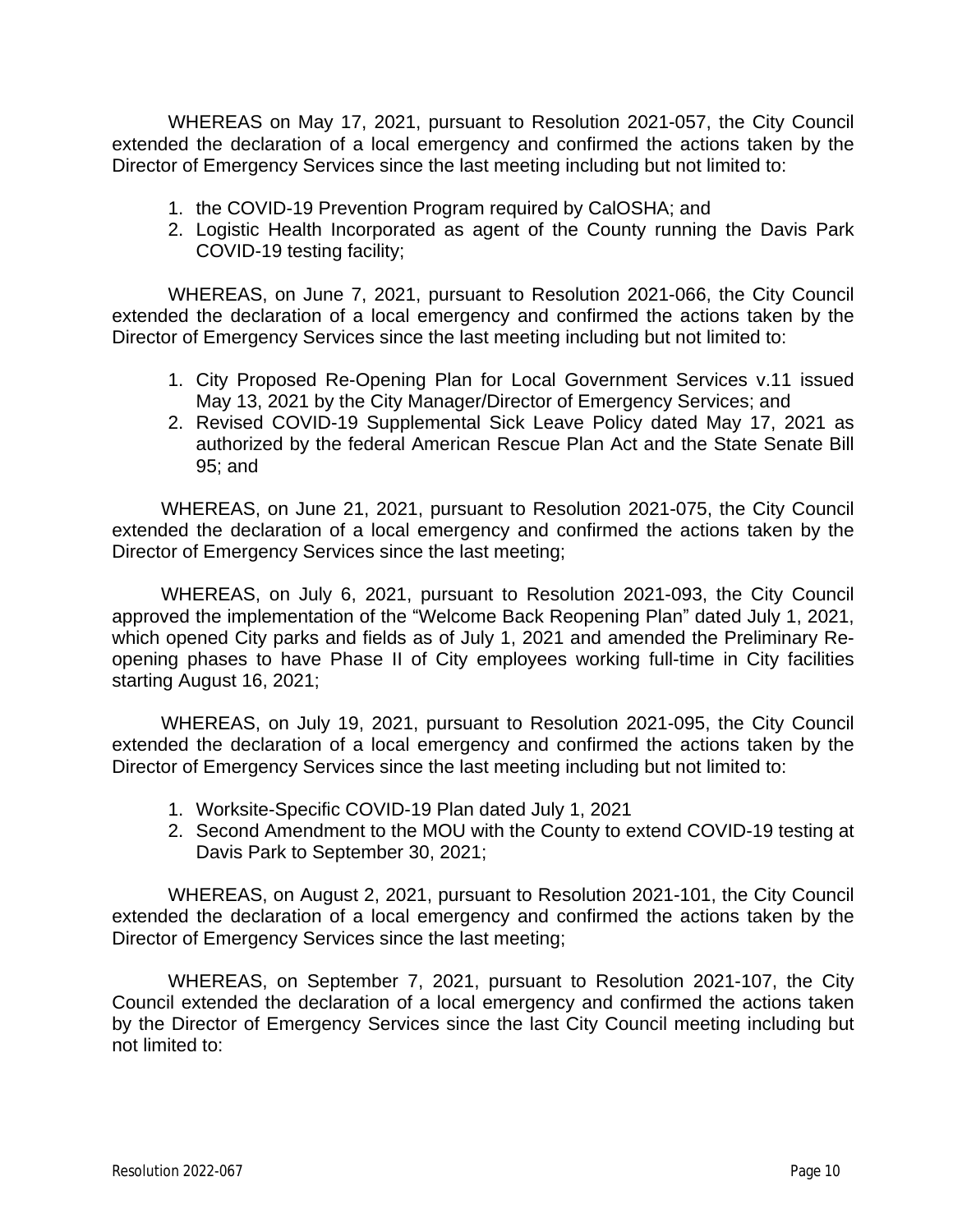- 1. Modified City Operations Plan version 13 dated August 4, 2021 -- Due to a surge in COVID-19 infection rates in part caused by the Delta variant and stagnating vaccination rates, the City implemented a revised Modified Operations Plan that addressed:
	- a. Compliance with more stringent Cal-OSHA Emergency Temporary Standards (ETS) due to employee outbreaks of COVID-19
	- b. Mandatory submission of COVID-19 Employee Vaccination Forms
	- c. Postponement of Phase II to September 15, 2021 in City's adopted Welcome Back Re-opening Plan
- 2. Modified City Operations Plan version 14 dated August 24, 2021 that is effective September 1, 2021, City employees who are unvaccinated or refuse to provide vaccination status information will be required to be tested at least weekly. This step was taken in part due to increasing number of COVID-19 cases and exposures among City employees, which require the City to follow stricter Cal-OSAH requirements related to masking and social distancing to reduce COVID-19 exposures.
- 3. Extended the County's use of the Davis Park Community Center for testing until December 31, 2021;

WHEREAS, on September 21, 2021, pursuant to Resolution 2021-121, the City Council extended the declaration of a local emergency and confirmed the actions taken by the Director of Emergency Services since the last meeting, including but not limited to:

1. Revised Modified City Operations Plan version 15 dated September 3, 2021 -- Due to a surge in COVID-19 infection rates in part caused by the Delta variant and stagnating vaccination rates, the City implemented a revised Modified Operations Plan that requires elected officials to provide proof of vaccination or a negative COVID-19 test within prior 72 hours of entering a City facility, worksite or event.

WHEREAS, on September 29, 2021, at a Special City Council meeting, the City Council determined that the City Council and other San Pablo Brown Act bodies would continue to meet remotely due to COVID-19 social distancing recommendations from Contra Costa Health Department;

WHEREAS, on October 4, 2021, pursuant to Resolution 2021-129, the City Council extended the declaration of a local emergency; determined that the City Council and other Brown Act bodies in the City of San Pablo continue to meet remotely due to COVID-19 social distancing recommendations from Contra Costa Health Department and for the safety of all in accordance with Assembly Bill 361's revisions to the Brown Act to address remote meetings during emergencies; and confirmed the additional actions taken by the Director of Emergency Services, including those actions taken since the last Council meeting;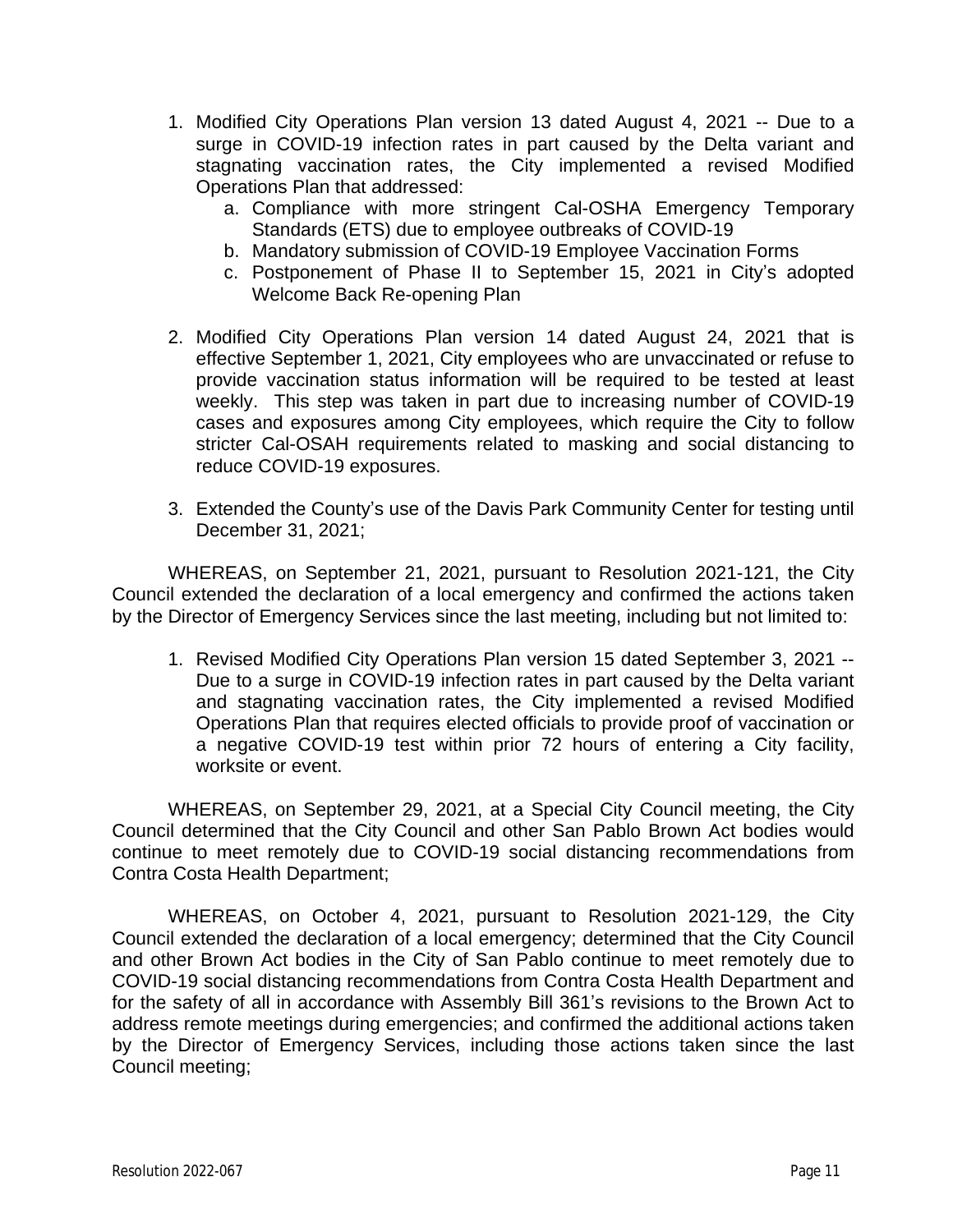WHEREAS, on October 18, 2021, pursuant to Resolution 2021-131, the City Council extended the declaration of a local emergency; determined that the City Council and other Brown Act bodies in the City of San Pablo continue to meet remotely due to COVID-19 social distancing recommendations from Contra Costa Health Department; and confirmed the additional actions taken by the Director of Emergency Services, including those actions taken since the last Council meeting including but not limited to:

1. Revised Modified City Operations Plan version 16 dated September 14, 2021 regarding rules for those entering City facilities and participating in City programs;

WHEREAS, on November 1, 2021, pursuant to Resolution 2021-141, the City Council extended the declaration of a local emergency; determined that the City Council and other Brown Act bodies in the City of San Pablo continue to meet remotely due to COVID-19 social distancing recommendations from Contra Costa Health Department; and confirmed the additional actions taken by the Director of Emergency Services, including those actions taken since the last Council meeting including but not limited to:

1. Revised Modified City Operations Plan version 17 dated October 14, 2021 regarding rules for those entering City facilities and participating in City programs;

WHEREAS, on November 15, 2021, pursuant to Resolution 2021-147, the City Council extended the declaration of a local emergency; determined that the City Council and other Brown Act bodies in the City of San Pablo continue to meet remotely due to COVID-19 social distancing recommendations from Contra Costa Health Department; and confirmed the additional actions taken by the Director of Emergency Services, including those actions taken since the last Council meeting;

WHEREAS, on December 6, 2021, pursuant to Resolution 2021-152, the City Council extended the declaration of a local emergency; determined that the City Council and other Brown Act bodies in the City of San Pablo continue to meet remotely due to COVID-19 social distancing recommendations from Contra Costa Health Department; and confirmed the additional actions taken by the Director of Emergency Services, including those actions taken since the last Council meeting including but not limited to:

- 1. Execution of a Third Amendment to Memorandum of Agreement with the County for use of Davis Park Community Center for COVID-19 testing until December 31, 2021 which the City Council confirmed on September 7, 2021.
- 2. Authorization of a Fourth Amendment to Memorandum of Agreement with the County for use of Davis Park Community Center for COVID-19 testing under March 31, 2022;

WHEREAS, on December 20, 2021, pursuant to Resolution 2021-161, the City Council extended the declaration of a local emergency; determined that the City Council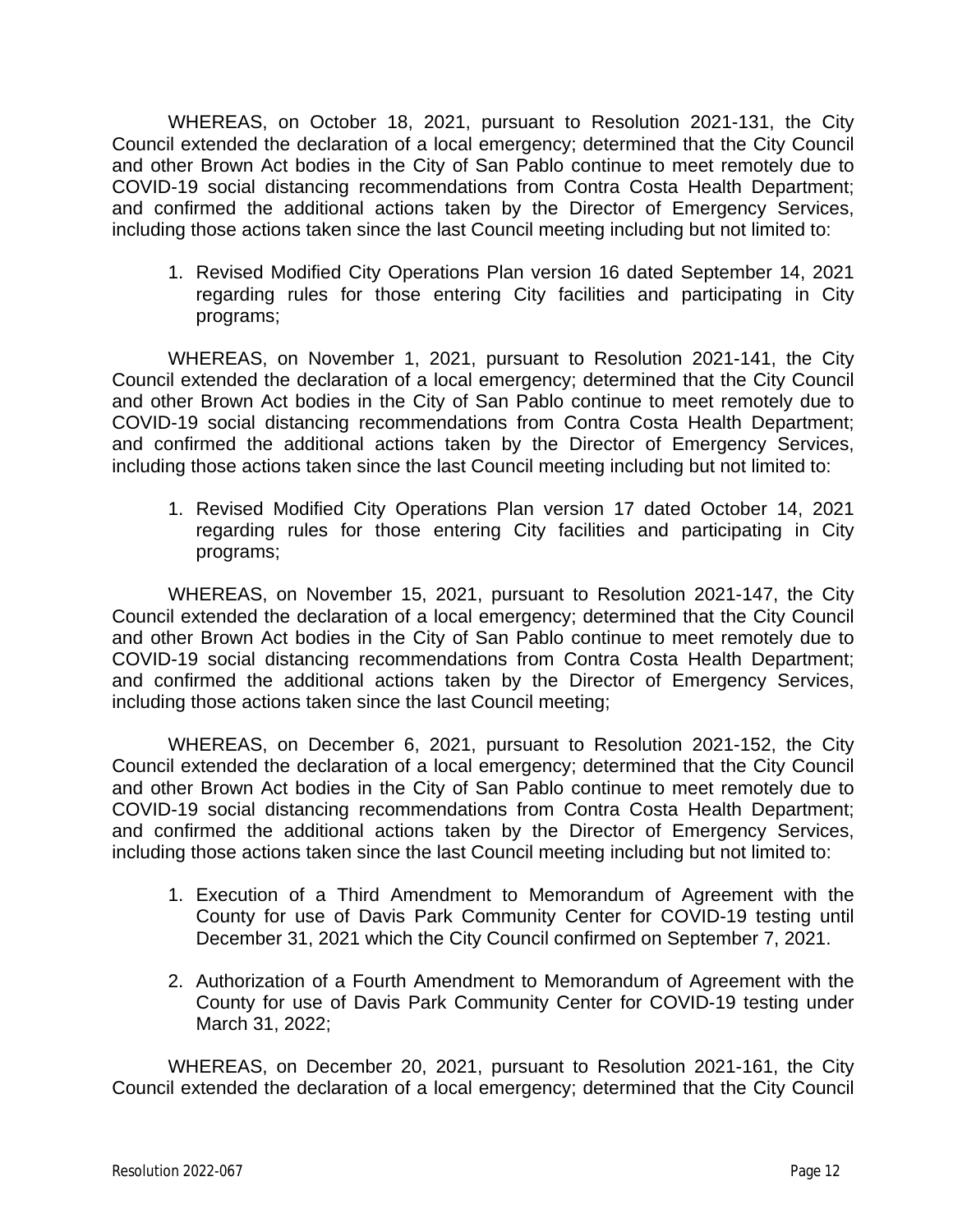and other Brown Act bodies in the City of San Pablo continue to meet remotely due to COVID-19 social distancing recommendations from Contra Costa Health Department; and confirmed the additional actions taken by the Director of Emergency Services, including those actions taken since the last Council meeting;

WHEREAS, on January 18, 2022, pursuant to Resolution 2022-007, the City Council extended the declaration of a local emergency; determined that the City Council and other Brown Act bodies in the City of San Pablo continue to meet remotely due to COVID-19 social distancing recommendations from Contra Costa Health Department; and confirmed the additional actions taken by the Director of Emergency Services, including those actions taken since the last Council meeting including but not limited to:

- 1. Revised Modified City Operations Plan version 18 dated January 7, 2022 regarding rules for those entering City facilities and participating in City programs including the shutting down of City administrative offices for the week of January 10, 2022 and directing applicable City staff to work remotely; and
- 2. City Administrative Policy for COVID-19 Vaccination or Mandatory Testing revised January 7, 2022, including that all new City employees must be vaccinated unless granted medical or religious exemption;

WHEREAS, on February 7, 2022, pursuant to Resolution 2022-018, the City Council extended the declaration of a local emergency; determined that the City Council and other Brown Act bodies in the City of San Pablo continue to meet remotely due to COVID-19 social distancing recommendations from Contra Costa Health Department; and confirmed the additional actions taken by the Director of Emergency Services, including those actions taken since the last Council meeting including but not limited to:

1. Revised Modified City Operations Plan version 19 dated January 13, 2022 regarding rules for those entering City facilities and participating in City programs including the shutting down of City administrative offices until January 31, 2022 and directing applicable City staff to work remotely;

WHEREAS, on February 22, 2022, pursuant to Resolution 2022-029, the City Council extended the declaration of a local emergency; determined that the City Council and other Brown Act bodies in the City of San Pablo continue to meet remotely; and confirmed the additional actions taken by the Director of Emergency Services, including those actions taken since the last Council meeting;

WHEREAS, on March 7, 2022, pursuant to Resolution 2022-034, the City Council extended the declaration of a local emergency; determined that the City Council and other Brown Act bodies in the City of San Pablo continue to meet remotely; and confirmed the additional actions taken by the Director of Emergency Services, including those actions taken since the last Council meeting;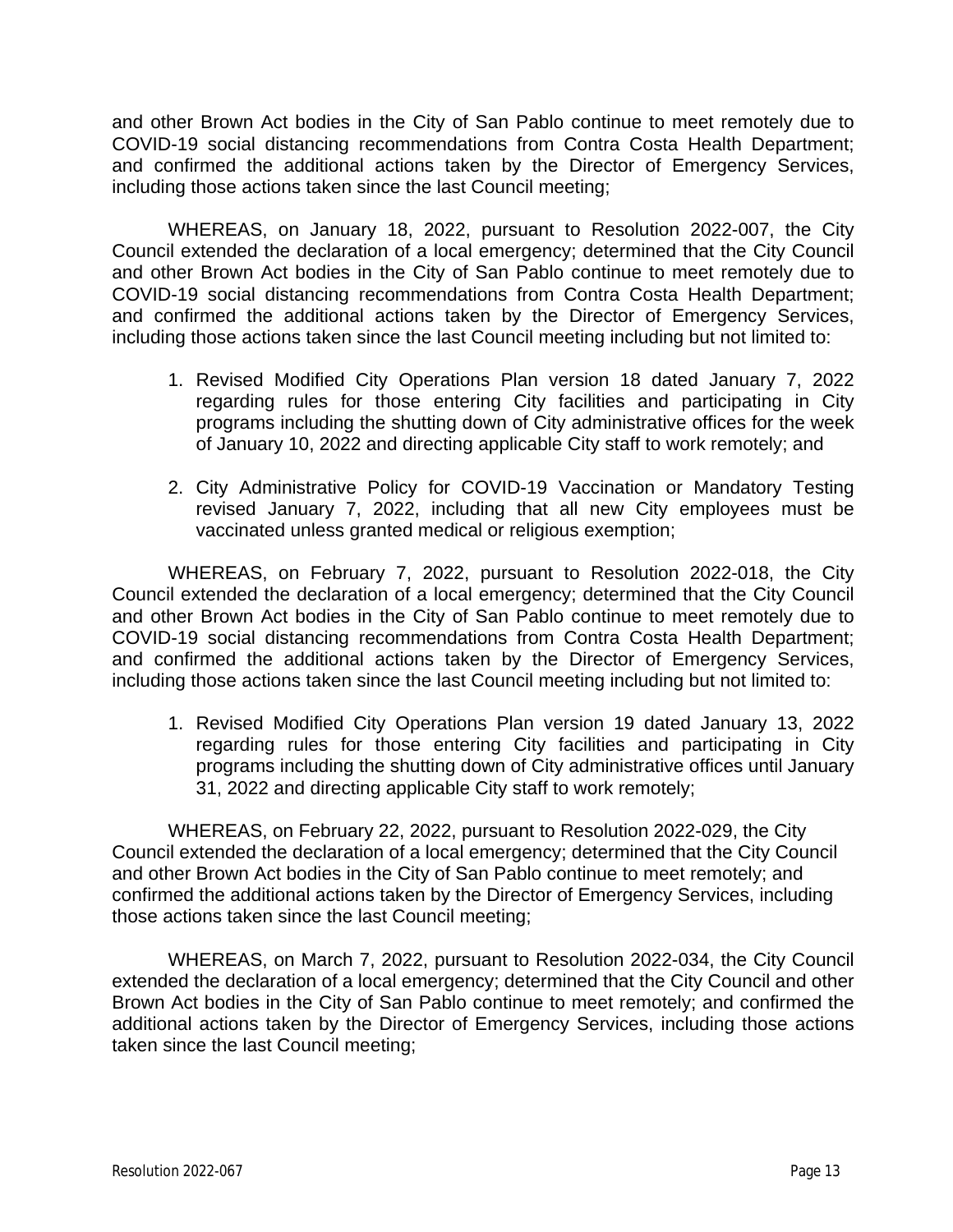WHEREAS, on March 21, 2022, pursuant to Resolution 2022-039, the City Council extended the declaration of a local emergency; determined that the City Council and other Brown Act bodies in the City of San Pablo continue to meet remotely; and confirmed the additional actions taken by the Director of Emergency Services, including those actions taken since the last Council meeting;

WHEREAS, on April 4, 2022, pursuant to Resolution 2022-049, the City Council extended the declaration of a local emergency; determined that the City Council and other Brown Act bodies in the City of San Pablo continue to meet remotely; and confirmed the additional actions taken by the Director of Emergency Services, including those actions taken since the last Council meeting including but not limited to:

1. Fifth Amendment to the Memorandum of Agreement with Contra Costa County for Mutual Aid Assistance Provided in Response to the COVID-19 Pandemic including the continued use of the Davis Park testing site through May 31, 2022;

WHEREAS, on April 18, 2022, pursuant to Resolution 2022-0063, the City Council extended the declaration of a local emergency; determined that the City Council and other Brown Act bodies in the City of San Pablo continue to meet remotely; and confirmed the additional actions taken by the Director of Emergency Services, including those actions taken since the last Council meeting including but not limited to:

- 1. Revised Modified City Operations Plan version 20 dated April 12, 2022 regarding rules for in-person City Council, Council Standing Committees and Commission meetings, for those entering City facilities and participating in City programs with the exception of extending remote meetings for the City Council and Brown Act bodies through June 30, 2022 (which will be reflected in a Modified City Operations Plan version 20A);
- 2. Administrative Sick Leave Policy for City employees dated April 7, 2022;
- 3. Revised COVID-19 Prevention Program dated April 18, 2022;

WHEREAS, on May 2, 2022, pursuant to Resolution 2022-064, the City Council extended the declaration of a local emergency; determined that the City Council and other Brown Act bodies in the City of San Pablo continue to meet remotely through June 30, 2022; and confirmed the additional actions taken by the Director of Emergency Services, including those actions taken since the last Council meeting including but not limited to:

> 1. Revised Modified City Operations Plan version 20A dated April 28, 2022 modifying Revised Modified Operations Plan version 20 dated April 12, 2022 in the following ways: (a) extending remote meetings for the City Council and Brown Act bodies through June 30, 2022 as directed by the City Council; (b) clarifying that the term "fully vaccinated" under the Plan refers to individuals who completed, at least two weeks before, all COVID-19 vaccine series recommended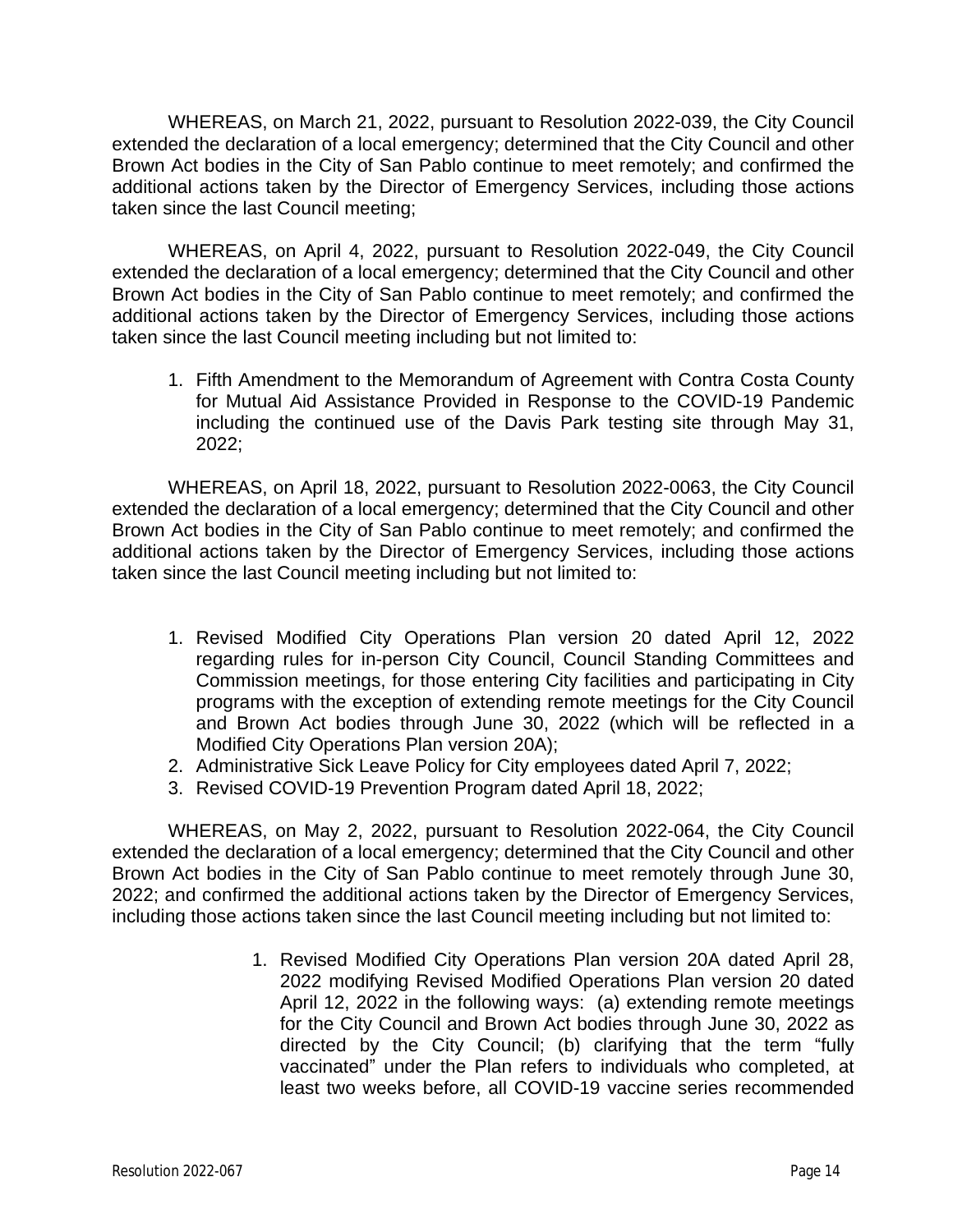by the CDC excluding booster shots, and (c) encouraging (but not requiring) all staff and members of the public to receive CDCrecommended booster shots;

WHEREAS, as set forth in the staff reports and presentations accompanying each Resolution extending the declaration of a local emergency and as reported in federal, state and county public health websites, the COVID-19 cases and deaths continue to rise with San Pablo continuing to be identified as a "hot spot" with a high per capita rate of confirmed COVID-19 cases in Contra Costa County; although, the vaccination rate is increasing; and

WHEREAS, according to the East Bay Economic Development Alliance's (East Bay EDA) Business Recovery Survey Results published on May 19, 2020, 80% of East Bay businesses are "microbusinesses" employing fewer than 10 employees, which often have limited cash reserves and are not positioned to take on more debt to survive COVID19 and shelter-in-place orders; microbusinesses are more likely to be minority- or women-owned compared to larger businesses; nearly 40% of the survey respondents were temporarily closed because they were not considered "essential" and 42.3% of West Contra Costa County businesses temporarily closed;

WHEREAS, eleven out of fifteen surveyed West Contra Costa County businesses indicated staff reductions in the 75-100% range, with layoffs and revenue losses hitting low-wage workers the hardest with impacts in the following industries: food and beverage; retail and personal services; hospitality/leisure/entertainment and many San Pablo residents have experienced job loss or reduced hours due to COVID-19 and shelter-in-place orders;

WHEREAS, Contra Costa County overall saw an increase in unemployment from a March unemployment rate of 4.1 percent to an April unemployment rate of 14.5 percent, with nearly 3.7 million Californians filing for unemployment during the first six weeks of COVID-19 pandemic and the nation seeing the highest level of unemployment in 70 years;

WHEREAS, according to the East Bay EDA, there were 25,560 jobs lost in the East Bay during March and April, representing nearly 30% of job cuts in the nine-county Bay Area. However, the Urban Institute estimated 45,666 low-income jobs (annual earnings below \$40,000) lost just in Contra Costa County through May 8, 2020;

WHEREAS, it was reported in the LA Times on August 21, 2020 that California's unemployment rate is at 13.3% with 3 million on unemployment and 202,136 new claims in the week prior to the article. Contra Costa County's rate is 14.5% with 77,600 unemployed individuals;

WHEREAS, on December 14, 2020, the website for the State's Employment Development Department (EDD) showed that California's unemployment rate in September 2020 was 11.0% with 2,058,800 unemployed individuals, but that data was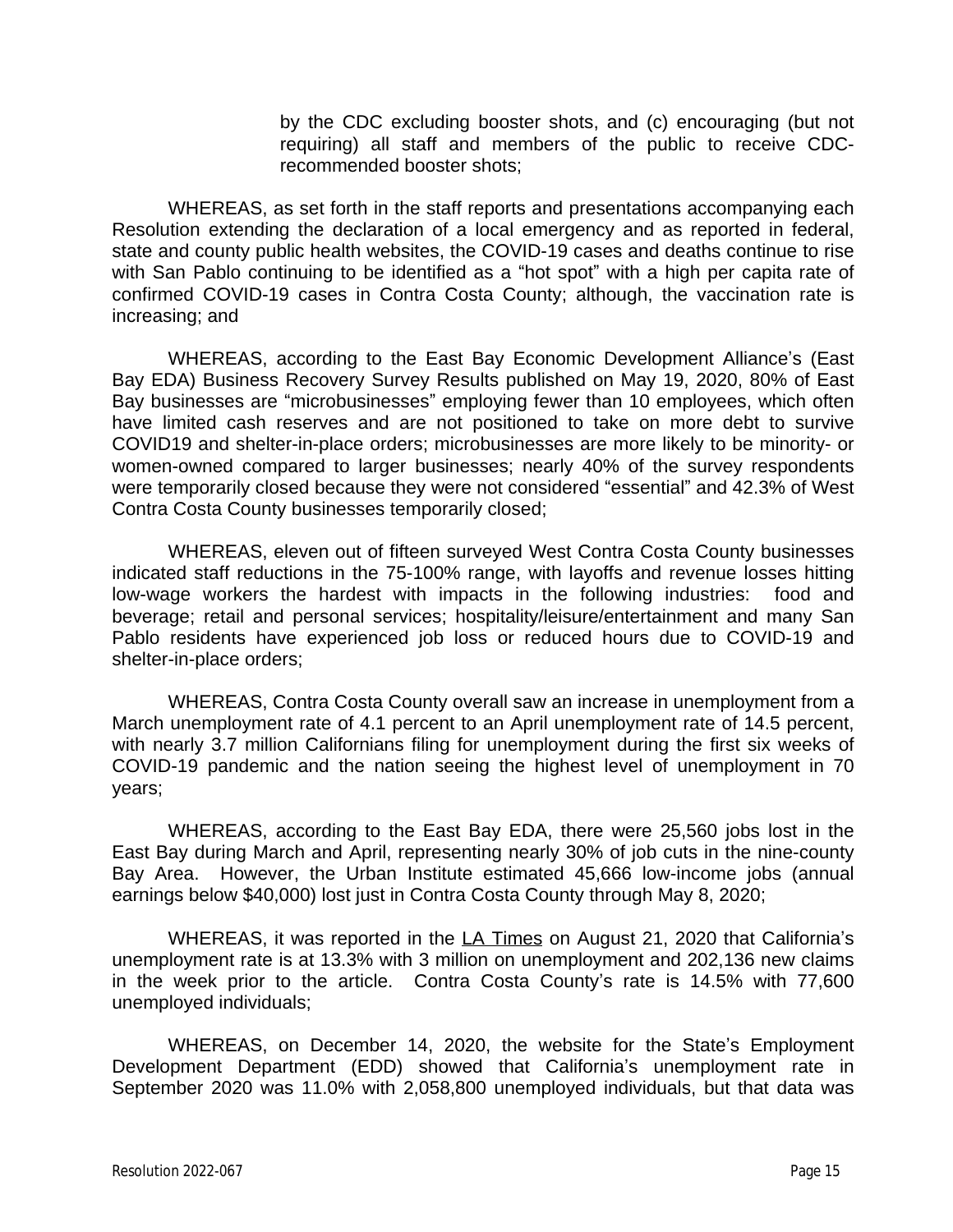from September 12 before the current shut down. In February 2021, the unemployment rate in California was 8.5%;

WHEREAS, California's July 2021 unemployment rate of 7.6% was 5.6 percentage points lower than it was in July 2020; although, new unemployment claims continue;

WHEREAS, to address these economic impacts and the critical need that residents remain sheltered during the pandemic to decrease the transmission of COVID-19, on April 27, 2020, the City Council adopted Urgency Ordinance 2020-008 temporarily prohibiting evictions of residential and commercial real property tenants impacted by the COVID-19 pandemic and establishing a moratorium on rent increases. In addition, on May 4, 2020, pursuant to Resolution 2020-054, the City Council approved the guidelines for a grant program for residents financially impacted by COVID-19;

WHEREAS, on June 29, 2020, the City Council increased the grant for COVID Housing Assistance Program for FY 2019/20 (Resolution 2020-081) and established a COVID Housing Assistance Program for FY 2020/21 (Resolution 2020-082), which was extended on January 19, 2021, pursuant to Resolution 2021-006 and further extended to June 30, 2021 pursuant to Resolution 2021-031;

WHEREAS, on June 7, 2021, pursuant to Resolution 2021-082, the City Council increased the grant amounts for 2020/21 to \$2,000 per eligible household. In addition, the City Council, pursuant to Resolution 2021-083, extended the Housing Assistance grant program at \$2,000 per eligible household to September 30, 2021 or until grant funds run out, whichever is sooner;

WHEREAS, on October 21, 2020, pursuant to Resolution 2020-133, the City Council established and approved program guidelines for the San Pablo "Back to Business" COVID-19 Relief Fund to offer forgivable loans to small businesses with the San Pablo Economic Development Corporation administering the program with funds that were reallocated from the City's Community Grant Foundation program;

WHEREAS, the City of San Pablo lost \$2.34 million in revenue for each month that Casino San Pablo was closed and continues to lose revenue with modified Casino operations due to public health restrictions, in addition to \$1.3 million every month from other City revenue sources, forcing a hiring freeze, suspension of all non-essential spending and layoff of part-time employees;

WHEREAS, the economic recovery from COVID-19 and its impacts are estimated to be in terms of years not months;

WHEREAS, the City received the 2021 payment of \$3.7 million of funding from the federal American Rescue Plan of 2021 (ARPA) in July 2021 and expects the second half in July 2022 and pursuant to Resolution No. 2021-104, the City Council directed staff to proceed with a Community Needs Assessment process to determine ARPA Funding Priorities and Allocations based on further staff analysis of ARPA eligible fund expenses;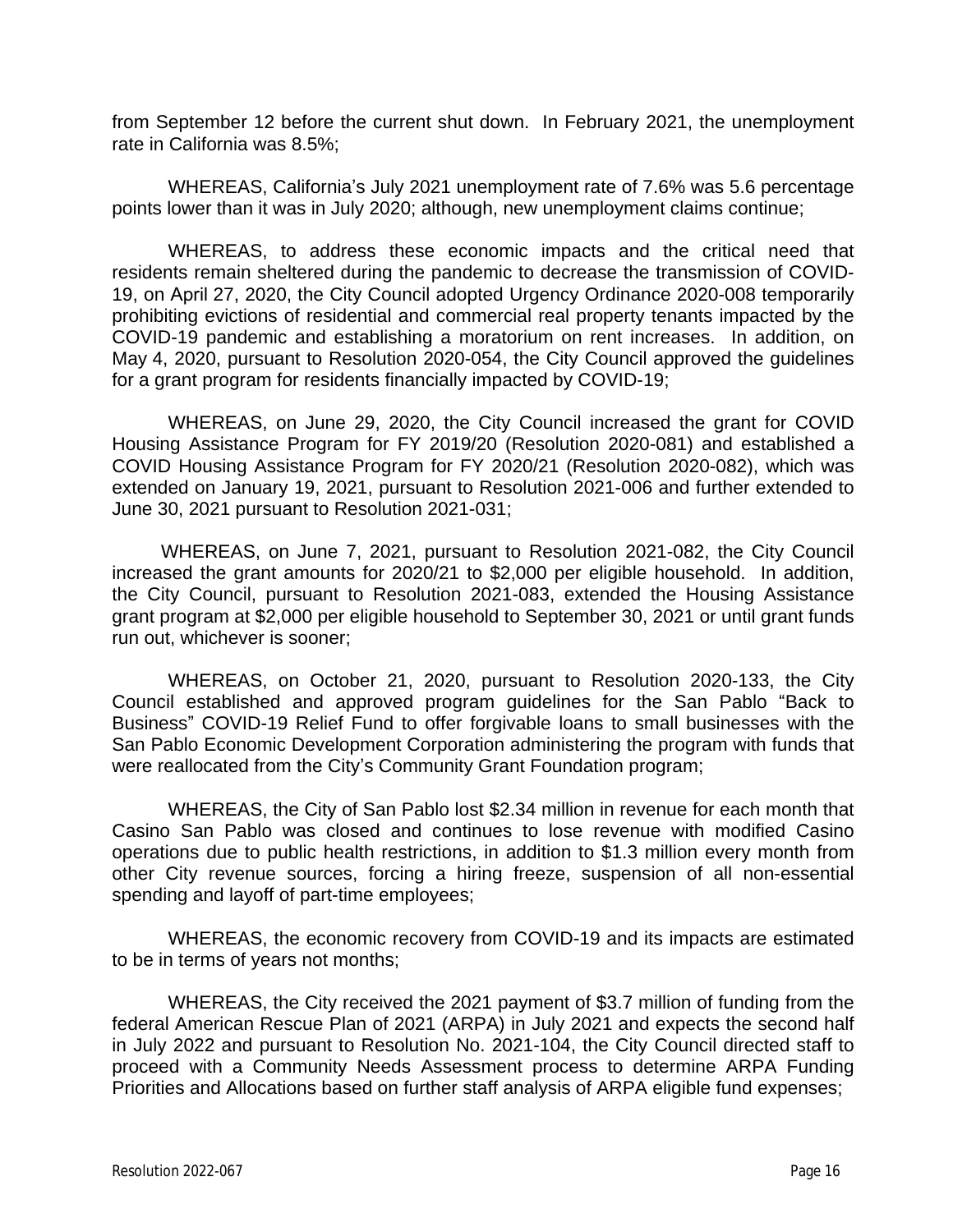WHEREAS, on October 4, 2021, pursuant to Resolution No. 2021-130, the City Council allocated the ARPA funds to a separate fund with \$3,706,733 earmarked for City revenue losses;

WHEREAS, in addition, during the past two years, the nation experienced civil unrest in the wake of the death of George Floyd while detained by a Minneapolis police officer on May 25, 2020, which has led to peaceful protests, but also to some rioting and looting in neighboring communities in violation of shelter-in-place and social distancing orders that could further exacerbate the spread of COVID-19 and placing additional demands on public safety resources, which are already taxed by COVID-19 issues;

WHEREAS, the City Manager/Director of Emergency Services recommends that the City Council extend the declaration of a local emergency; determine that the City Council and other Brown Act bodies in the City of San Pablo continue to meet remotely through June 30, 2022 due to COVID-19 social distancing recommendations from Contra Costa Health Department and for the safety of all, as the City Council previously directed; and confirm the additional actions taken by the Director of Emergency Services, including those actions taken since the last Council meeting, including but not limited to:

> 1. Revised Modified City Operations Plan version 20B dated May 11, 2022, modifying Revised Modified Operations Plan version 20A dated April 28, 2022, to eliminate the COVID-19 vaccine requirement for youth under the age of 12 who participate in City Programs and remove the masking requirement for outdoor components of such programs.

WHEREAS, the City Council of the City of San Pablo hereby finds conditions of extreme peril to the health and safety of persons and property have continued within the City of San Pablo caused by COVID-19 including not only health impacts but economic impacts with many residents having jobs eliminated or hours reduced, as well as impacts to the City's own financial condition; these conditions are or are likely to be beyond the control of the services, personnel, equipment, and facilities of the City of San Pablo and require the combined forces of other political subdivisions to combat; and these conditions are of such extreme peril to warrant and necessitate the proclamation of the existence of a local emergency.

NOW, THEREFORE, BE IT RESOLVED by the City Council of the City of San Pablo that:

1. A local emergency continues to exist throughout the City of San Pablo commencing on or about 7:00 am on Monday, March 16, 2020 and shall be deemed to continue to exist until its termination is proclaimed by the City Council of the City of San Pablo;